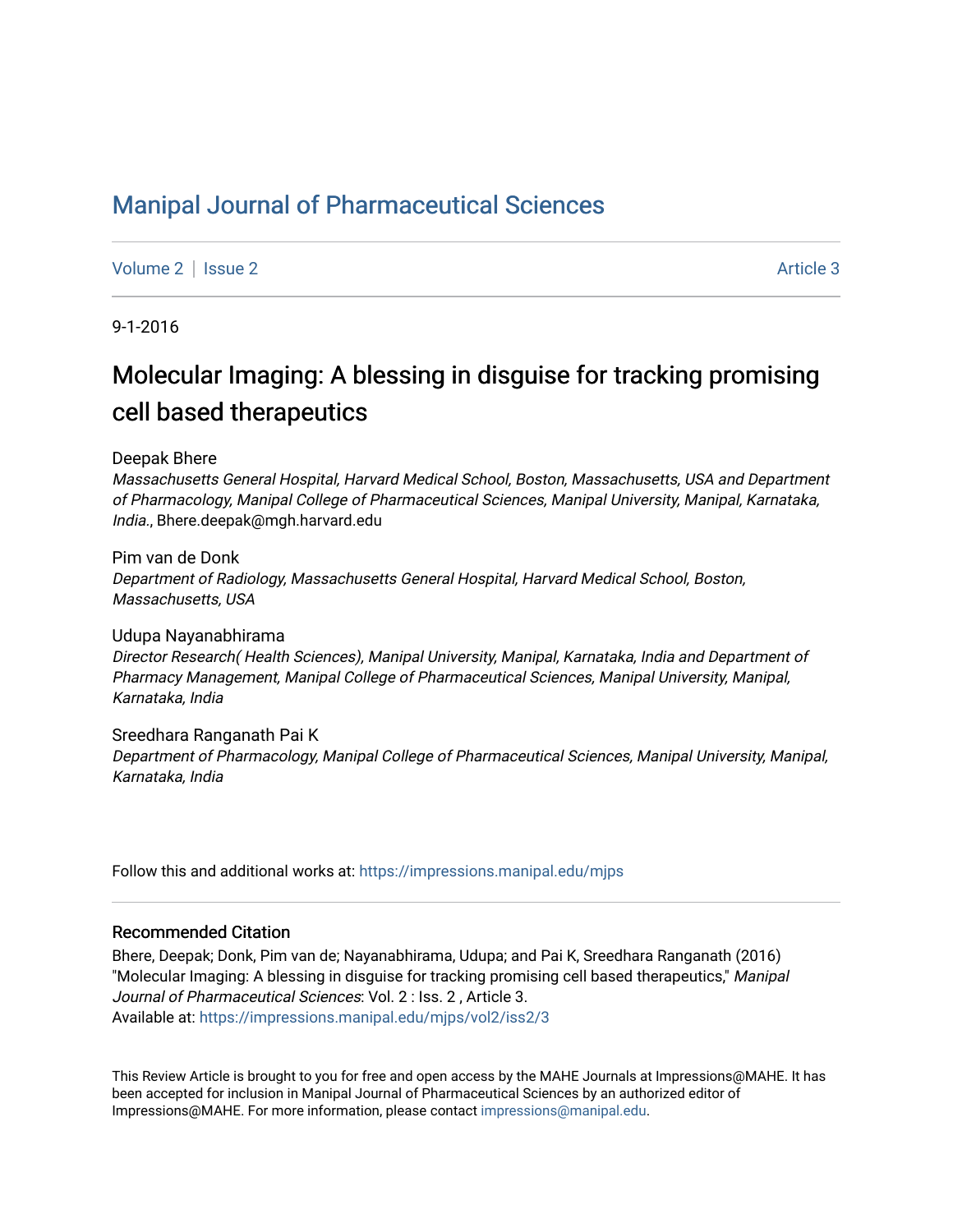Review article

## **Molecular Imaging: A blessing in disguise for tracking promising cell based therapeutics**

**Deepak Bhere\*, Pim van de Donk, Udupa Nayanabhirama, Sreedhara Ranganath Pai K**

Email: Bhere.deepak@mgh.harvard.edu

## **Abstract**

Imaging technologies allow assessing of complex structures and underlying dynamic biological processes that take place deep within the human body. A number of imaging modalities that exist today exploit the very depth of the energy spectrum. Light microscopy techniques ranging from confocal to multi-photon to super-resolution fluorescence microscopy, electron microscopy, fluorescence tomography, mass spectrometry imaging, and bioluminescence imaging are widely employed in today's medical research. Clinical imaging techniques such as X-ray computed tomography (CT), Positron Emission Tomography (PET), magnetic resonance imaging (MRI), ultrasound, and light-based methods [endoscopy and optical coherence tomography (OCT)] are frequently used as a part of clinical diagnostics. The integration of clinical and research modalities is vital to obtain critical information pertaining to therapeutic success of promising therapeutics, particularly in the emerging field of cell based therapies for various medical conditions.

**Keywords:** Imaging, Optical imaging, Stem cell therapies

#### **Introduction**

Recent developments in imaging technologies to detect molecular and biological processes have helped identify numerous human disorders and have also paved path to novel therapeutics. The advent of non-invasive super resolution imaging technologies *in vivo* is essential for understanding diseases and the development of new therapeutics. The major goal for this technology is to provide monitoring of various biological processes *in vivo* at the cellular and molecular level that include tumor regression

#### **Deepak Bhere1,4\*, Pim van de Donk1 , Udupa Nayanabhirama2,3, Sreedhara Ranganath Pai K4**

*1 Department of Radiology, Massachusetts General Hospital, Harvard Medical School, Boston, Massachusetts, USA.*

*2 Director Research( Health Sciences), Manipal University, Manipal, Karnataka, India.*

*3 Department of Pharmacy Management, Manipal College of Pharmaceutical Sciences, Manipal University, Manipal, Karnataka, India.*

*4 Department of Pharmacology, Manipal College of Pharmaceutical Sciences, Manipal University, Manipal, Karnataka, India.*

or progression, gene expression; various drug and gene therapies.1-3 Noninvasive molecular imaging technologies provide an excellent way to visualizing living cells *in vivo* and is vital to visualize the fate of cells *in vivo.*<sup>2</sup>

Stem cells have emerged as promising cellular delivery vehicles. Due to their inherent migratory properties, stem cells can be used for the delivery of therapeutic proteins in a variety of human cancers. Stem cells have remarkable potential in developmental biology, drug discovery, and regenerative medicine; imaging techniques are often employed to evaluate the purity, state of differentiation, number, and location of these cells. There are several sources from which stem cells can be obtained. Primarily, mesenchymal stem cells (MSCs), have been obtained from bone marrow of healthy adult donors or other tissue sources. Neural stem cells; induced pluripotent stem cells (iPSC) that are reprogrammed from adult fibroblasts by employing several transcription factors.<sup>4,5</sup> Imaging stem cells provides important data regarding the

**How to cite this article:** Bhere D, Donk PVD, Nayanabhirama U, Ranganath Pai KS. Molecular Imaging: a blessing in disguise for tracking promising cell based therapeutics. *MJPS* 2016; 2(2): 12-17.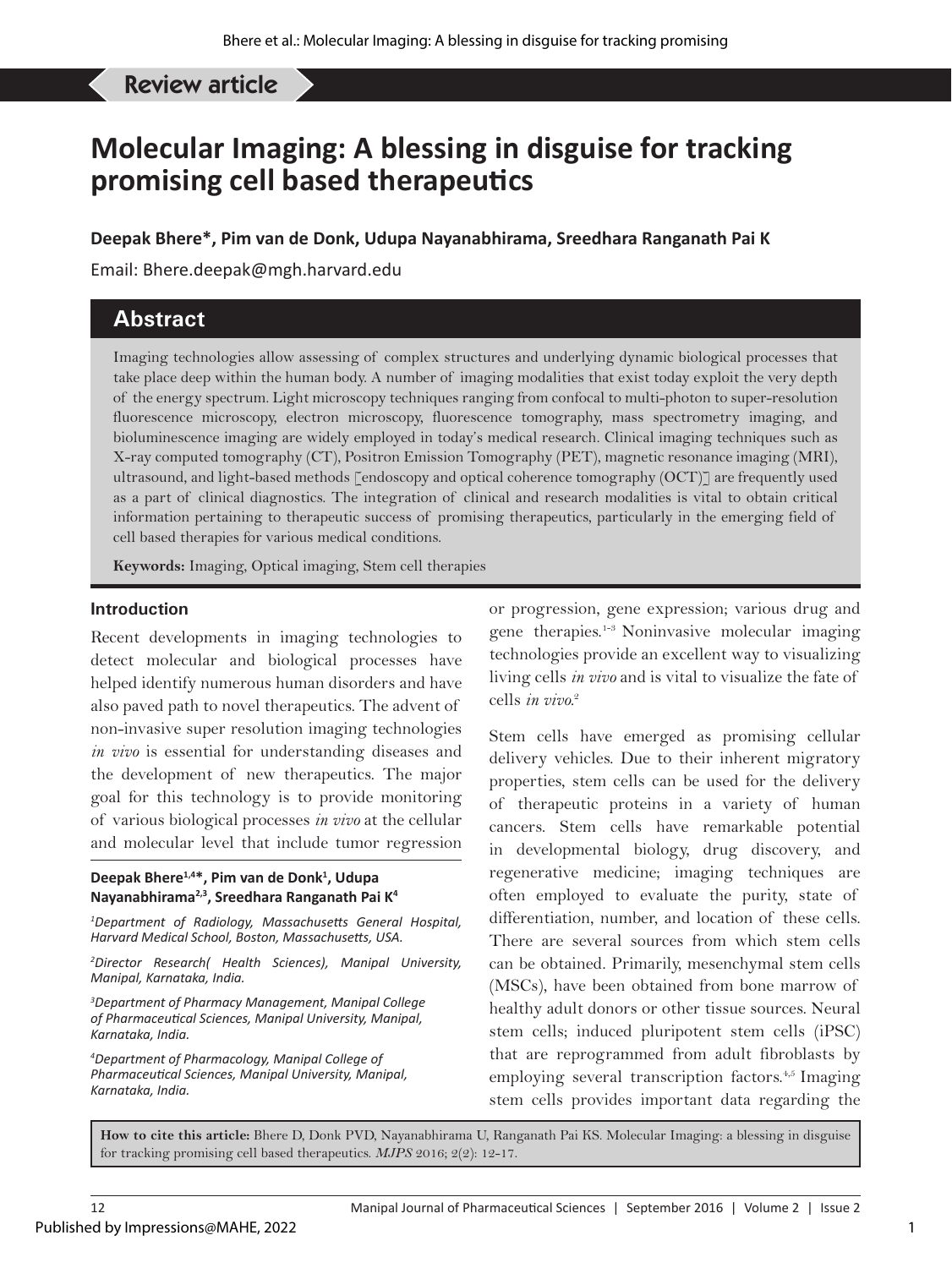behavior and function of these cells including their location, protein expression levels, viability, percent viability, and differentiation status, as well as interactions between the cells and the adjacent tissue. Molecular imaging is a rapidly expanding field in biomedical research that allows us to quantify biological processes at sub-cellular levels within living organisms. Molecular imaging offers a novel and noninvasive approach to obtain a wide range of information using several probes targeted towards unique biomarkers expressed on cellular surfaces. Several developments have emerged in imaging methods that can be utilized to visualize various in vivo models of disease at a very high resolution. These techniques include magnetic resonance (MR) imaging, several radionuclide imaging techniques such as single photon emission tomography (SPECT), and positron emission tomography (PET). Alternatively, optical techniques for imaging that employ physical parameters of light interaction with tissues have also been demonstrated extensively. Optical imaging techniques rely on reflectance, absorption, fluorescence or bioluminescence as a source of contrast.<sup>5</sup> More recent optical imaging techniques, which are becoming more popular include near fluorescence-mediated tomography, intra-vital microscopy and infrared fluorescence (NIRF) imaging. Numerous such technologies have been recently developed to track the fate of cellbased therapies in experimental models and this have greater implications in developing novel therapeutic strategies for various conditions.<sup>5</sup>

## **Imaging technologies to track fate of cell based therapeutics**

**Optical imaging** techniques allow the direct observation of cellular and molecular processes both in culture and in experimental models of disease. These techniques rely on the capture of optical photons and can be divided into fluorescence imaging and bioluminescence imaging. Advantages of optical imaging include the sensitivity and the possibility to image multiple labels with different characteristics at the same time. However, a major downside to optical imaging is a lack of penetration depth (especially with visible wavelengths), due to light scattering by the tissue.

### **Fluorescence imaging**

Fluorescence imaging uses fluorescent probes that, when illuminated with light of a certain wavelength, will absorb the energy and emit photons of longer wavelengths. External light of specific wavelengths is employed to excite fluorescent molecules in the target that emit photons of longer wavelength (and accordingly, of lower energy), which are subsequently registered by a detector. Optical visualization of fluorescence has been extensively employed for *in vitro* and *ex vivo* imaging of target molecules in cell biology. Currently, fluorescenceimaging techniques are being successfully expanded towards in vivo imaging.6,7 *In vivo* fluorescence imaging techniques cover a wide range of resolution, sensitivity, and imaging depths. A study by Jang et al. reports the combination of a neuronal promoter based reporter system where in fluorescence imaging were utilized in live cells to visualize the enhanced differentiation of neuronal progenitor cells (NPCs) with overproduction of microRNA (miR)-124a *in vitro* and *in vivo.4* Various fluorescent probes have been developed to facilitate imaging in animal models of disease. These probes range from conventional small organic fluorophores to recent discovery of quantum dots that possess a high photo stability that allow for repeated visualizations.<sup>5</sup>

The discovery of fluorescence proteins, particularly the green fluorescent protein (GFP) from the jellyfish *Aequorea victoria* has changed perspectives of biological visualization. GFP achieves its native conformation and generates its chromophore without addition of any cofactors thus making it a universal fluorescent marker.<sup>5</sup> Shah et al. have engineered several different lentiviral vector constructs that express fluorescent and bioluminescent fusion proteins. These vectors were validated in human glioblastoma cells and adult stem cells.<sup>8-10</sup> The engineered tumor and stem cells were shown to express the fusion proteins at high intensity and the expression was preserved over repeated cell culture. Human stem cells were reported to retain their stemness following transduction and also their potential to differentiate into neuronal cells and astrocytes. These studies reveal that transduced stem cells retain allow a way to be tracked by optical imaging methods. 8-10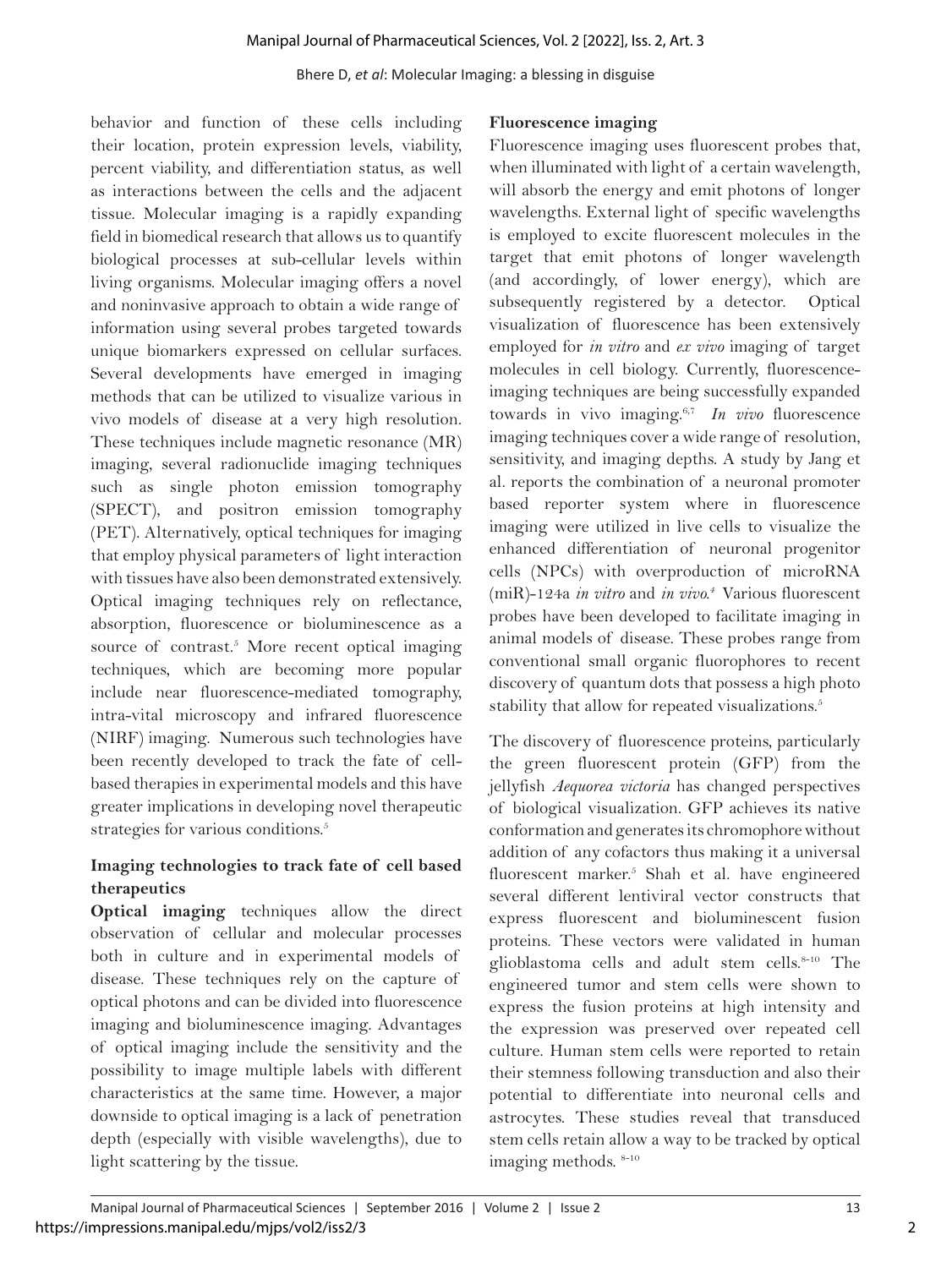Fluorescence imaging has several advantages: (i) it does not require the administration of a substrate that has to be enzymatically modified to emit photons. (ii) It allows for exploiting different fluorophores with different excitation and emission spectra to acquire multiple signals, monitoring different processes in the same experimental animal. (iii) The same fluorescent signal can be used for monitoring a specific molecular process in vivo and further validating it by fluorescence microscopy *ex vivo*. 6,7 However, fluorescence imaging requires the use of an excitation light that could be attenuated by the tissues with a consequent lower excitation efficiency of deeply located fluorochromes, and it is characterized by a significant amount of auto-fluorescence. Thus, the quantification of a fluorescent signal can be difficult.<sup>6,7</sup>

### **Bioluminescence imaging (BLI)**

Bioluminescence imaging often referred as chemiluminescence uses a construct for luciferase production. Luciferase, an enzyme that catalyzes a chemical reaction involving the conversion of luciferin to oxyluciferin, which results in emitted light. The overall aim is to capture the emitted light from the experimental animal using a charge-coupled device. The emitted light intensity is presented with a pseudo-color scale of the bioluminescent images. The scaled representation of emitted light allows for attributing a gradient of differential emitted light. These images obtained are then overlaid light images of the experimental animal(s), which are captured during the imaging session. This allows to clearly differentiate the anatomical location of the emitted light thereby able to assess or track the parameters that are being followed over time.<sup>3</sup>

BLI offers numerous advantages in terms of the sensitivity and non-invasive nature of the technique and thereby is widely accepted in various animal models of oncology.11 The incorporation of bioluminescent markers allows for a continuous tracking of the progression thereby serving as a checkpoint for both establishment of the disease in experimental models and also to track the effectiveness of a therapeutic agent or a test compound. BLI has widely been utilized for visualization of a variety of biological processes *in vivo,* owing to its sensitivity, ease of

use, and lower operational expense.<sup>11</sup> Disadvantages include a limited penetration depth and poor spatial resolution, as a result of light scattering by the tissue.

BLI has emerged as the preferred imaging technique particularly in smaller laboratory animals such as rodents for optical tracking of cells. This technology enables simultaneous dual visualization of different luciferases that allows distinguishing between different processes being investigated.<sup>12,13</sup> Dual luciferase gene activities in the same animals contribute to reduction in experimental variations as a result of procedures performed or differences in animals. Wang *et al.14* reported a successful imaging of differentiation of stem cells to predict response of a novel stem cell therapy by utilizing the dual luciferase reporters: the Renilla Luciferase gene and the firefly luciferase gene.12,13 Luciferases that are obtained from various species utilize differing substrates and emit lights at various wavelengths that allow for simultaneous bioluminescence imaging of transplanted neural stem cells *in vivo* in the brain.12 Bioluminescence imaging of Fluc and Rluc provided the real-time monitor of tumor cells and hUC-MSCs administered simultaneously in breast cancer therapy.15

Magnetic resonance imaging (MRI) MRI is a noninvasive imaging technique that provides insights into the anatomy, function, and metabolism of tissues in living subjects without the use of any ionizing radiation. Nowadays, MRI technology is moving beyond anatomical or structural imaging. It is also employed for dynamic and functional imaging. MRI makes investigation of various aspects of tumor cell biology possible and allows assessing the response to a specific therapy. The ability to track the path of therapeutic cells post transplantation is critical to assess effectiveness of such therapies.

Owing to its inherent high spatial resolution, MRI serves as an ideal imaging modality to understand the fate of cellular therapies *in vivo1*6 . To detect the transplanted cells by MRI with high sensitivity, it is necessary to label them with magnetic nanoparticles (MNPs) prior to their implantation. This technique induces contrast that allows for MRI imaging without altering the functional properties and also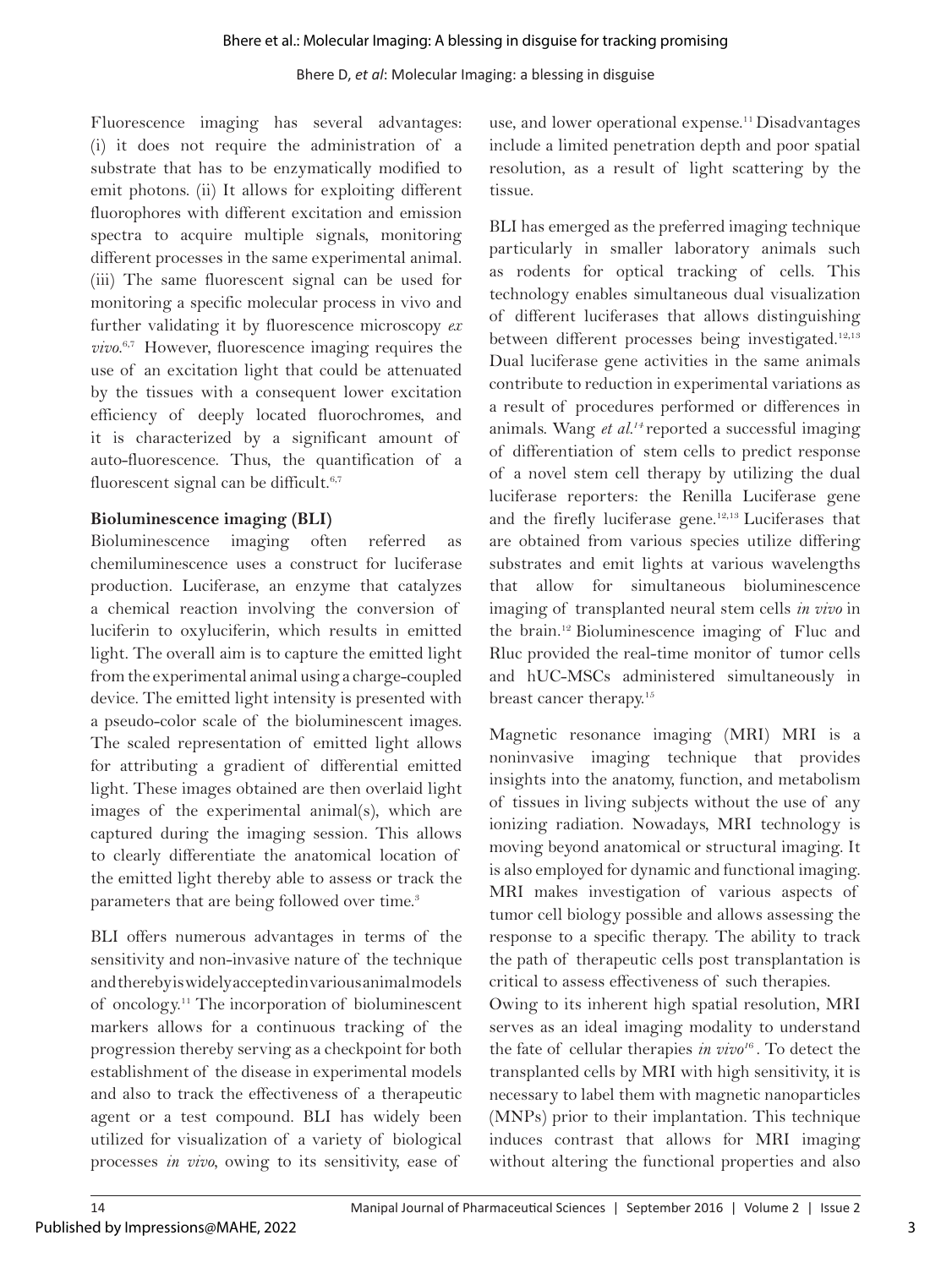allows for detection of few hundred cells. Thus, when paired with other imaging techniques, like PET or BLI, MRI can provide insight into important grafting parameters such as optimal cell "dose", that can be in the clinical implementation of a novel cell therapies.17 To determine some of these parameters in a reliable manner, for instance graft volume or cell proliferation, very precise titration controls are needed to determine the detection limit of the MRI equipment.

Radionuclide imaging including PET and singlephoton emission computed tomography (SPECT), is based on registering ionizing radiation.<sup>18-20</sup> This imaging modality has a greater sensitivity and the best spatial resolution across all imaging modalities that are currently being employed $21-22$ . In the clinics, it has been widely used to assess several pathophysiological functions in humans. Radioisotopes that have a longer decay half-life are selected for labeling and tracking cells.<sup>23</sup> PET imaging quantitatively detects the high-energy γ-rays emitted from isotopes or labeled molecular probes. Advantages of PET imaging are: high sensitivity, it is non-invasive, it allows real time tracking *in vivo*, and it is not dependent of the depth of the emitted signal.

A PET tracer is designed in a way that it promotes reflection of specific biochemical processes being studied in the body. The PET camera captures emitted photons by positron annihilation events radioisotopes, such as F-18. They can be linked to a molecule of interest like 2-deoxy-2- [18F] fluoro-D-glucose (FDG) that aids in tracking glucose metabolism in the body. Jin *et al.* have investigated the potential of in vivo radionuclide imaging of CSCs using Iodine-125-labeled ANC9C5, an anti-human CD133 antibody, in colon carcinoma xenografts. Although a favorable biodistribution profile was not obtained, intratumoral distribution of 125I-labeled ANC9C5 depicted on autoradiography was overlapped with CD133 immunohistochemistry expression in many areas.<sup>24</sup>

Gaedicke *et al.* performed PET imaging to detect an epitope of the second extracellular loop of CD133. Specifically, two cell lines overexpressing CD133

were xenografted in mice and imaged using 64Cu-NOTA-AC133. The imaging yielded accurate and high-resolution images of brain tumor lesions 2-3 mm in size, with significant tumor-to-background contrast. This study disclosed the differences in invasive behavior between orthotopically growing U251 (noninvasive) and NCH421k (invasive) gliomas. More interestingly, PET signal intensity accurately reflected the microscopic pattern of tumor AC133+ expression. This was observed in sharply delineated PET images of U251 tumor that has compact and spherical microscopic appearance. On the other hand, the chaotic and infiltrative growth pattern in NCH421k tumors was represented by more diffuse PET signal.

The tumor cell homing of MSC has been investigated by employing reporter gene labeling.<sup>25</sup> MSC were engineered to express HSV-TK, which serves as an imaging tracer for PET studies. Using the fluorine-18-labeled acycloguanosine derivative substrate (9-  $(4-\lceil^{18}F\rceil$  Fluoro-3-hydroxymethylbutyl) – guanine) tracer [18F] FHBG, an increased tracer uptake in glioblastoma tumors following FHBG administration and imaging was observed. $25$  Further, these findings were validated employing a multimodal PET/MRI system and a 2-photon laser scanning microscopy.

Thus, radionuclide imaging has proven to be extremely efficient in tracking cells *in vivo* and is often used in conjunction with modalities to constitute a multimodal imaging approach.

## **Future of imaging based approaches to determine fate of therapies**

Rapid advances in imaging technologies over the past decade certainly promise a bright future in this field. Tremendous potential exists to further advance imaging capabilities in basic science, translational and clinical practice. These novel tools will most definitely allow for newer types of measurements. The techniques that specifically are capable of quantitative and comprehensive assessment of the cellular and/or subcellular events *in vivo* will be very valuable to validate efficacy of promising therapeutics. Today a number of opportunities certainly exist in the world of imaging such as methods to improve clinical detection of earlier

4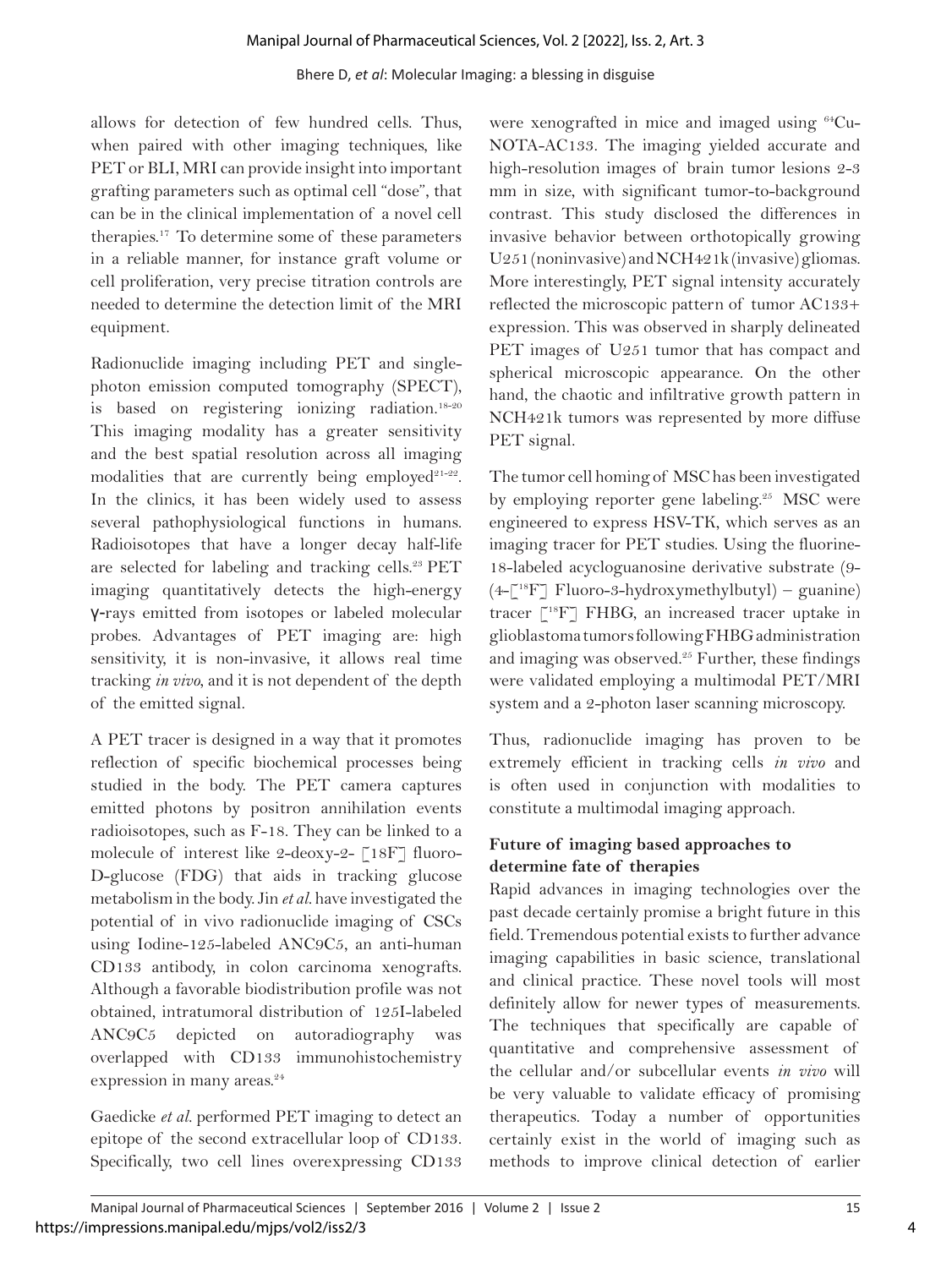forms of cancers to <1 mm<sup>3</sup>, strategies to develop single cell imaging techniques to image beyond the current depth capabilities and development of techniques to achieve resolution at the cellular level. These are a few of the very many challenges that could be tackled to make medical discoveries more promising and to accelerate translation of promising therapies from bench to bedside.

To conclude, the world of imaging has critically contributed to various aspects of basic science, translational sciences, and clinical medicine. We are confident that the future holds promise and novel developments will emerge allowing us to push the boundaries in terms of how efficiently the fate of novel therapeutics can be evaluated at a much deeper level.

## **References**

- 1. Kurland BF, Gerstner ER, Mountz JM, Schwartz LH, Ryan CW, Graham MM, *et al.* Promise and pitfalls of quantitative imaging in oncology clinical trials. Magn Reson Imaging. 2012. Epub 2012/08/18. doi: S0730-725X(12)00219-6 [pii] 10.1016/j.mri.2012.06.009.
- 2. Xia T, Jiang H, Li C, Tian M, Zhang H. Molecular imaging in tracking tumor stem-like cells. J Biomed Biotechnol. 2012;2012:420364
- 3. Zinn KR, Chaudhuri TR, Szafran AA, O'Quinn D, Weaver C, Dugger K, *et al.* Noninvasive bioluminescence imaging in small animals. ILAR J. 2008; 49(1):103-15.
- 4. Jang J, Lee S, Oh HJ, Choi Y, Choi JH, Hwang DW, *et al.* Fluorescence imaging of *in vivo*  miR-124a-induced neurogenesis of neuronal progenitor cells using neuron-specific reporters. EJNMMI Res. 2016; 6(1): 38.
- 5. Kuchmiy AA, Efimov GA, Nedospasov SA. Methods for *in vivo* molecular imaging. Biochemistry (Mosc). 2012;77(12):1339-53.
- 6. Contag CH, Bachmann MH. Advances in *in vivo*  bioluminescence imaging of gene expression. Annu Rev Biomed Eng. 2002;4:235-60.
- 7. Ntziachristos V. Fluorescence molecular imaging. Annu Rev Biomed Eng. 2006;8:1-33.
- 8. Hingtgen S, Figueiredo JL, Farrar C, Duebgen M, Martinez-Quintanilla J, Bhere D, et al. Realtime multi-modality imaging of glioblastoma

tumor resection and recurrence. J Neurooncol.  $2013;111(2):153-61.$ 

- 9. Hingtgen SD, Kasmieh R, van de Water J, Weissleder R, Shah K. A novel molecule integrating therapeutic and diagnostic activities reveals multiple aspects of stem cell-based therapy. Stem Cells. 2010;28(4):832-41.
- 10. Shah K, Hingtgen S, Kasmieh R, Figueiredo JL, Garcia-Garcia E, Martinez-Serrano A, *et al.* Bimodal viral vectors and in vivo imaging reveal the fate of human neural stem cells in experimental glioma model. J Neurosci. 2008;28(17):4406-13.
- 11. Ahn YC, Chung J, Wilder-Smith P, Chen Z. Multimodality approach to optical early detection and mapping of oral neoplasia. J Biomed Opt. 2011;16(7):076007.
- 12. Mezzanotte L, Aswendt M, Tennstaedt A, Hoeben R, Hoehn M, Lowik C. Evaluating reporter genes of different luciferases for optimized *in vivo* bioluminescence imaging of transplanted neural stem cells in the brain. Contrast Media Mol Imaging. 2013;8(6):505-13.
- 13. Mezzanotte L, Que I, Kaijzel E, Branchini B, Roda A, Lowik C. Sensitive dual color *in vivo*  bioluminescence imaging using a new red codon optimized firefly luciferase and a green click beetle luciferase. PLoS One. 2011;6(4):e19277.
- 14. Wang J, Najjar A, Zhang S, Rabinovich B, Willerson JT, Gelovani JG*, et al.* Molecular imaging of mesenchymal stem cell: mechanistic insight into cardiac repair after experimental myocardial infarction. Circ Cardiovasc Imaging. 2012;5(1):94-101.
- 15. Leng L, Wang Y, He N, Wang D, Zhao Q, Feng G, *et al.* Molecular imaging for assessment of mesenchymal stem cells mediated breast cancer therapy. Biomaterials. 2014;35(19):5162-70.
- 16. Kallur T, Farr TD, Bohm-Sturm P, Kokaia Z, Hoehn M. Spatio-temporal dynamics, differentiation and viability of human neural stem cells after implantation into neonatal rat brain. Eur J Neurosci. 2011;34(3):382-93.
- 17. Swijnenburg RJ, van der Bogt KE, Sheikh AY, Cao F, Wu JC. Clinical hurdles for the transplantation of cardiomyocytes derived from human embryonic stem cells: role of molecular